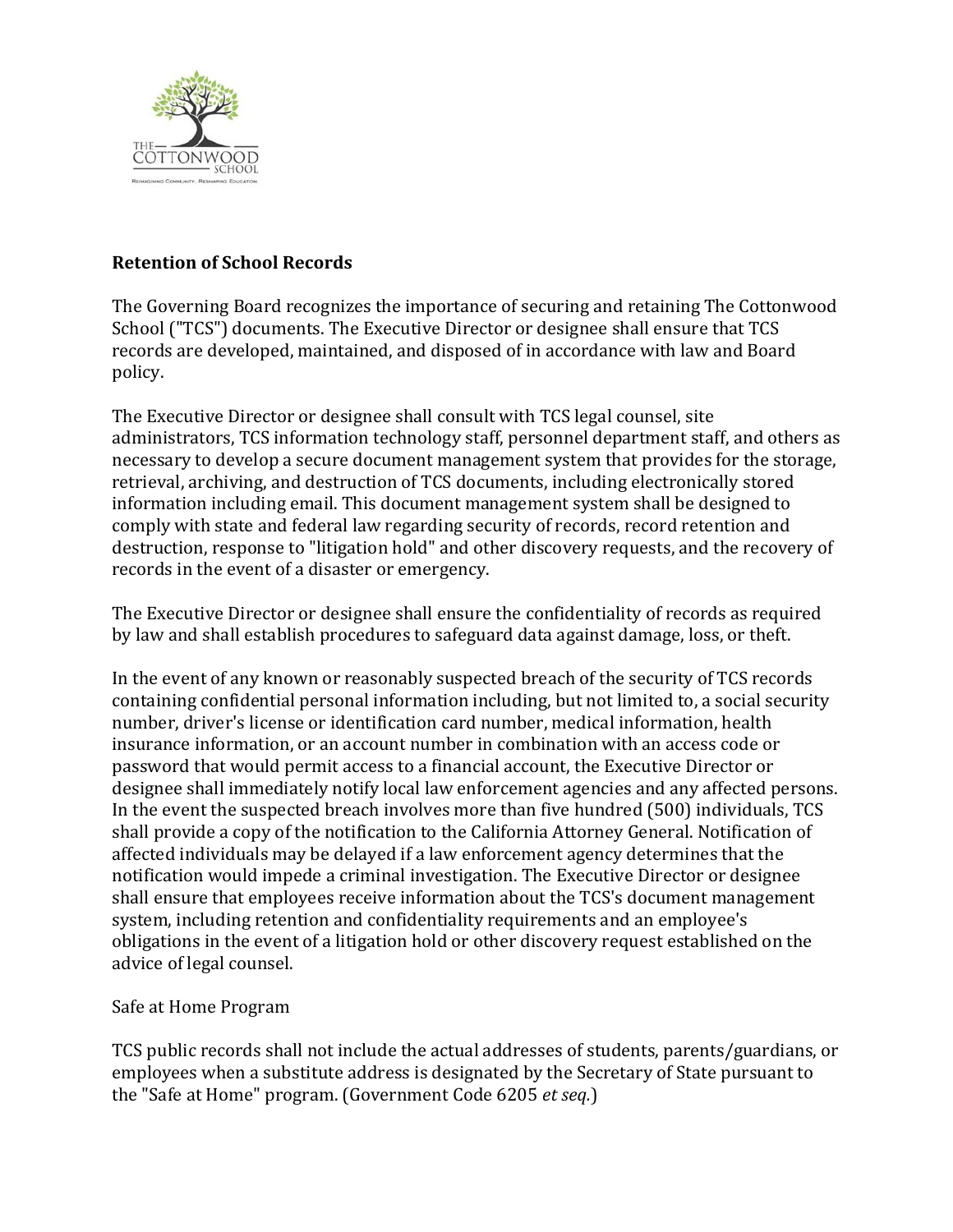When a substitute address card is provided pursuant to the Safe at Home program, the confidential, actual address may be used only to establish residency requirements for enrollment and for school emergency purposes.

Classification of Records

Records means all records, maps, books, papers, and documents of TCS required by law to be prepared or retained as necessary or convenient to the discharge of official duty. (5 CCR 16020)

Before January 1 of each year, the Executive Director or designee shall review the prior year's documents and records and shall classify them as either a Class 1 (Permanent), Class 2 (Optional), or Class 3 (Disposable) record. (5 CCR 16022)

Records of continuing nature (active and useful for administrative, legal, fiscal, or other purposes over a period of years) shall not be classified until such usefulness has ceased. (5 CCR 16022)

Any inventory of equipment shall be a continuing record and shall not be classified until the inventory is superseded or until the equipment is removed from TCS ownership. (5 CCR 16022)

A student's cumulative record is a continuing record until the student ceases to be enrolled in TCS. (5 CCR 16022)

When an electronic or photographed copy of a Class 1 (Permanent) record has been made, the copy is classified as Class 1 (Permanent) and the original classified as either Class 2 (Optional) or Class 3 (Disposable

Class 1 - Permanent Records

The original of each of the following records, or one exact copy of it when the original is required by law to be filed with another agency, is a Class 1 (Permanent) record and shall be retained indefinitely unless microfilmed in accordance with 5 CCR 16022: (5 CCR 16023)

1. Annual Reports

- a. Official budget
- b. Financial reports of all funds, including cafeteria and student body funds
- c. Audit of all funds
- d. Average daily attendance, including Period 1 and Period 2 reports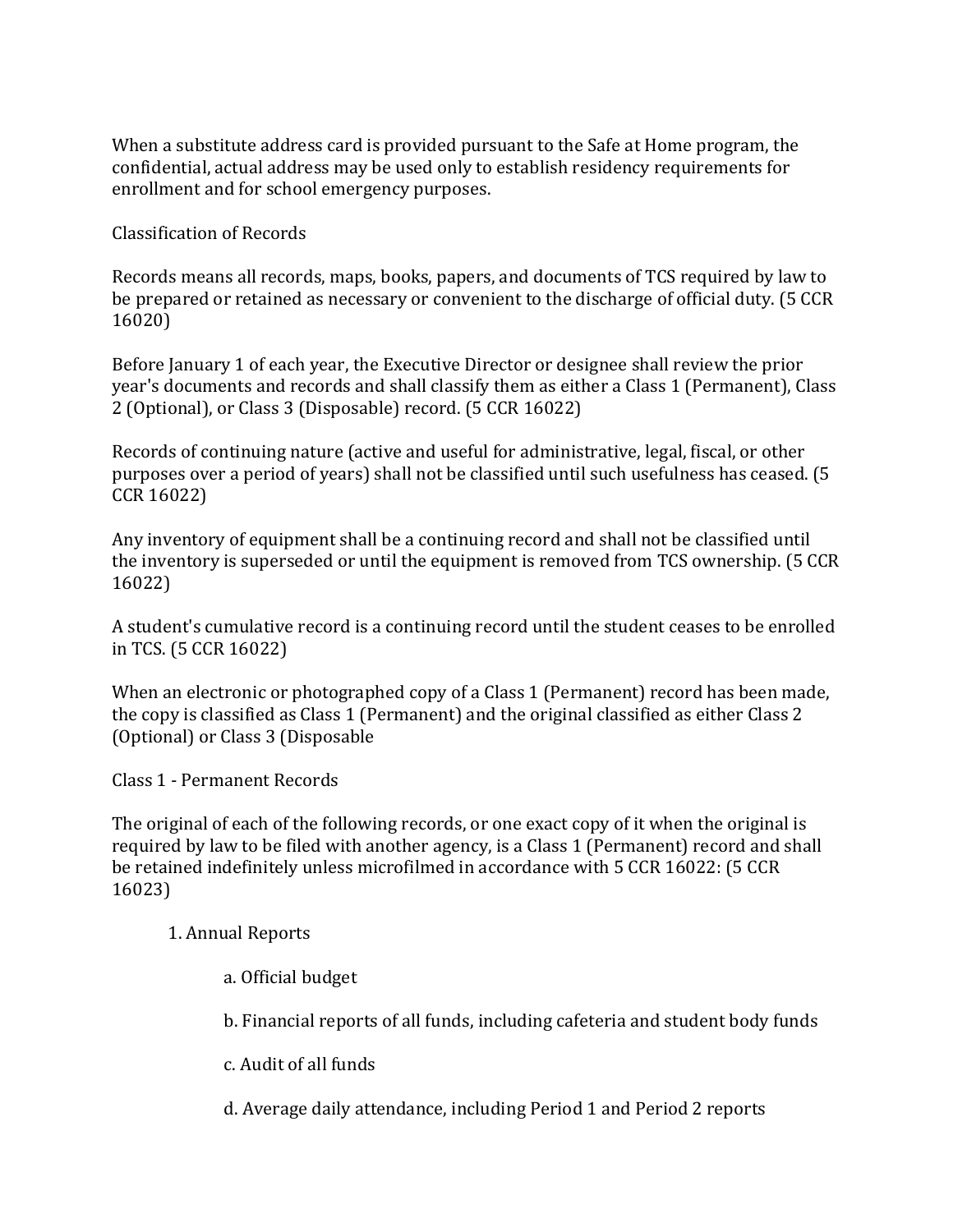e. Other major annual reports, including:

(1) Those containing information relating to property, activities, financial condition, or transactions

(2) Those declared by Governing Board minutes to be permanent

## 2. Official Actions

a. Minutes of the Board or Board committees, including the text of rules, regulations, policies, or resolutions included by reference only

b. The call for and the result of any elections called, conducted, or canvassed by the Board

c. Records transmitted by another agency pertaining to its action with respect to TCS reorganization

## 3. Personnel Records

All detail records relating to employment; assignment; amounts and dates of service rendered; termination or dismissal of an employee in any position; sick leave record; rate of compensation, salaries, or wages paid; deductions or withholdings made and the person or agency to whom such amounts were paid. In lieu of the detail records, a complete proven summary payroll record for every employee containing the same data may be classified as a Class 1 (Permanent) record, and the detail records may then be classified as Class 3 (Disposable) records.

Information of a derogatory nature as defined in Education Code 44031 shall be retained as a Class 1 (Permanent) record only when the time for filing a grievance has lapsed, or the document has been sustained by the grievance process.

## 4. Student Records

The records of enrollment and scholarship for each student required by 5 CCR 432 and all records pertaining to any accident or injury involving a minor for which a claim for damages had been filed as required by

## 5. Property Records

All detail records relating to land, buildings, and equipment. In lieu of detail records, a complete property ledger may be classified as a Class 1 (Permanent) record. The detail records may then be classified as Class 3 (Disposable) records if the property ledger includes all fixed assets; an equipment inventory; and, for each piece of property, the date of acquisition or augmentation, name of the person from whom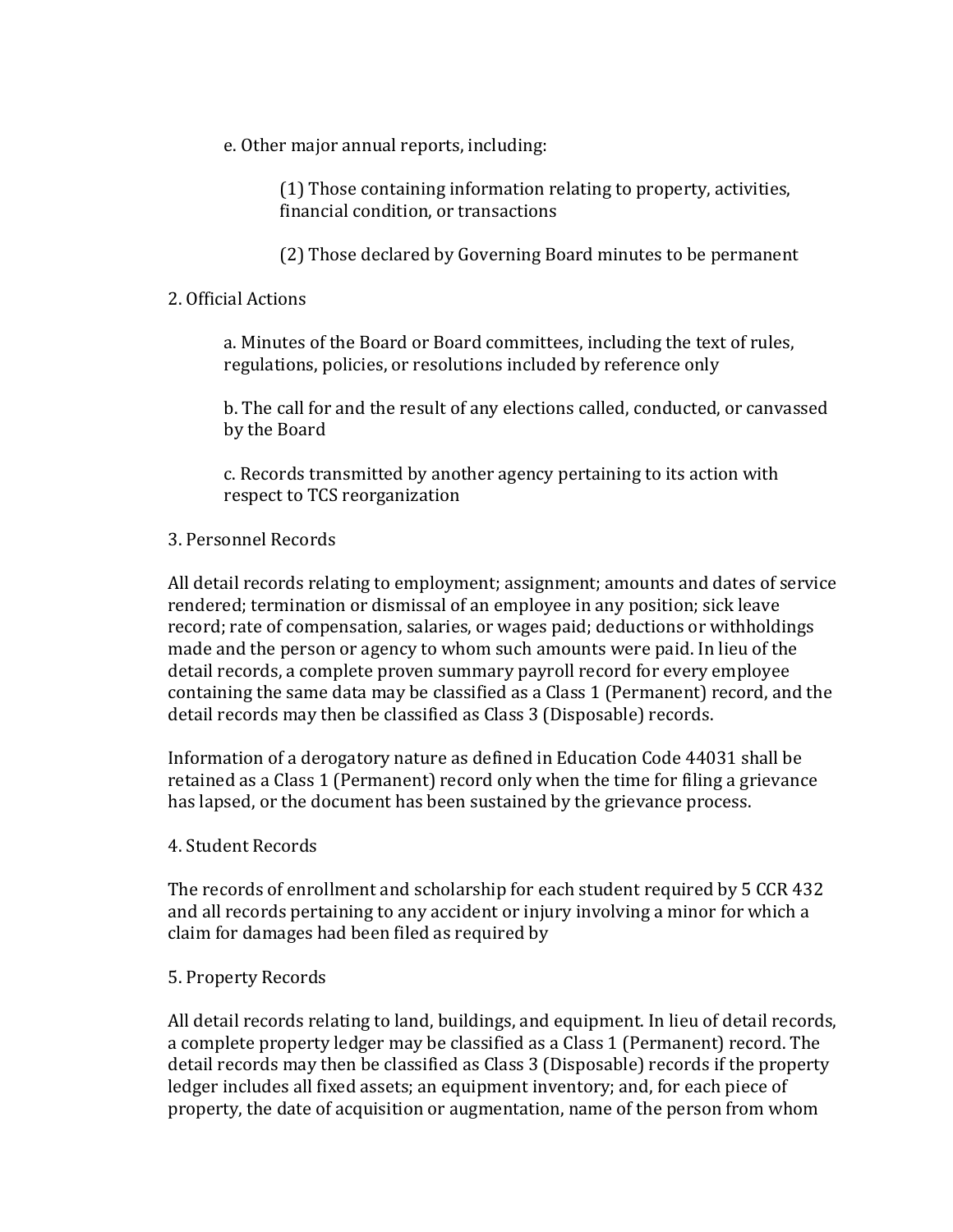acquired, an adequate description, the amount paid, and comparable data if the unit is disposed of.

Class 2 - Optional Records

Any records considered temporarily worth keeping, but which are not Class 1 records, may be classified as Class 2 (Optional) records and shall be retained until reclassified as Class 3 (Disposable) records.

If, by agreement of the Board and Executive Director or designee, classification of the prior year records has not been made before January 1 as specified in 5 CCR 16022, all records of the prior year may be classified as Class 2 (Optional) records pending further review and classification within one year. (5 CCR 16024)

Class 3 - Disposable Records

All records not classified as Class 1 (Permanent) or as Class 2 (Optional) records shall be classified as Class 3 (Disposable) records.

These include, but are not limited to, records basic to audit, including those relating to attendance, average daily attendance, or business or financial transactions; detail records used in preparing another report; teachers' registers if all information required by 5 CCR 432 is retained in other records or if the General Records pages are removed from the register and classified as Class 1 (Permanent) records; and periodic reports, including daily, weekly, and monthly reports, bulletins, and instructions. (5 CCR 16025)

All Class 3 (Disposable) records shall be destroyed during the third school year after the school year in which the records originated. In addition, Class 3 (Disposable) records shall not be destroyed until after the July 1 following the completion of any legally required audit or the retention period required by any agency other than the State of California, whichever is later. A continuing record shall not be destroyed until the fourth year after it has been classified as a Class 3 (Disposable) record. (5 CCR 16026, 16027)

## Stored Information

All electronically stored information related to the conduct of TCS business, including information created, saved, sent, or received on a TCS employee's or Board member's personal account or device, shall be saved as an electronic file to a TCS-provided account or device and retained in accordance with the section "Classification of Records" above. Such information includes, but is not limited to, email, text messages, instant messages, social media postings and messages, computer files, and other electronic communications related to TCS business. In addition, when appropriate, the information may be printed and physically filed in a way that allows it to be easily retrieved when needed.